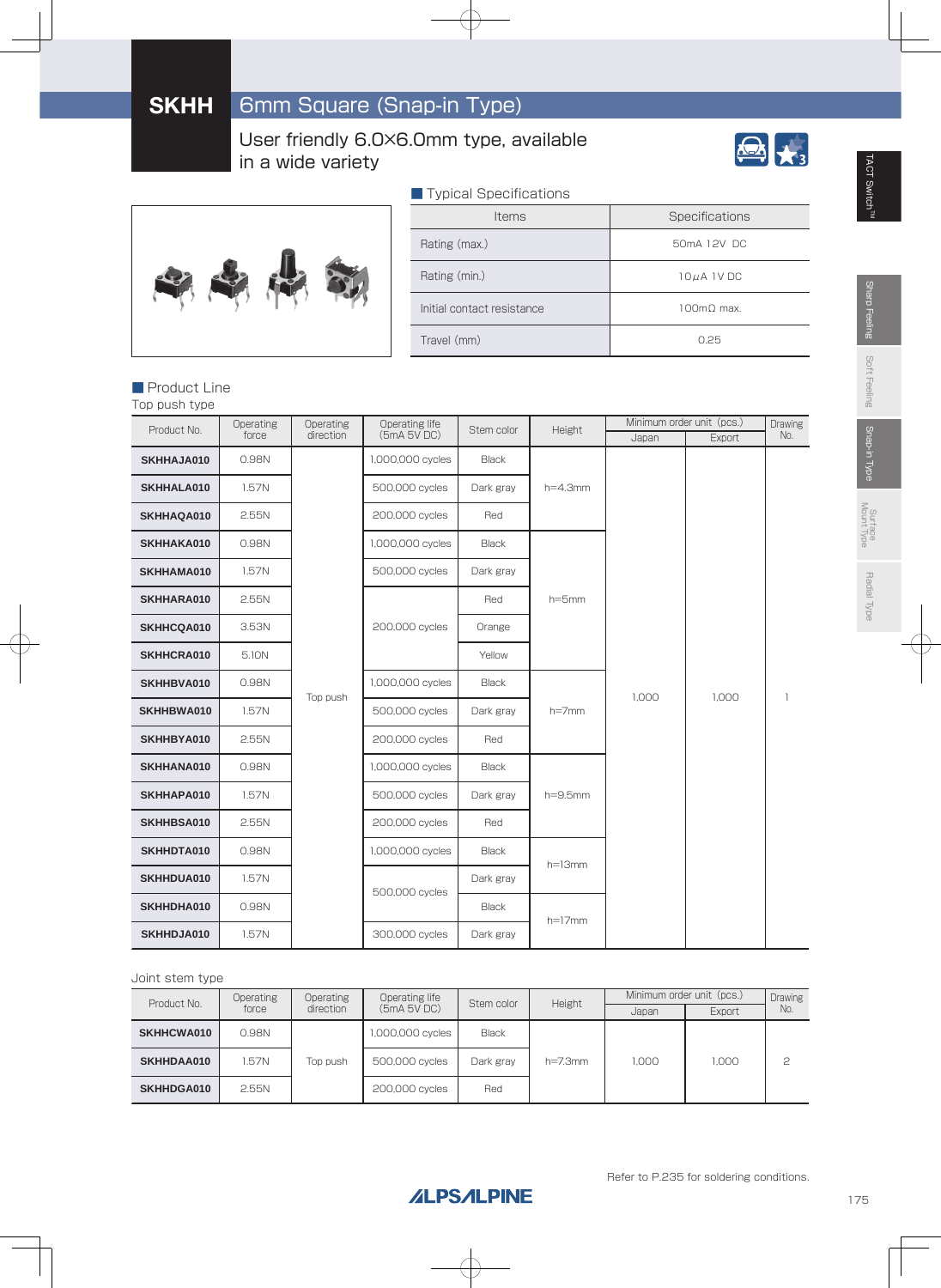# **SKHH** 6mm Square (Snap-in Type)

#### ■ Product Line

With ground terminal type

| Product No. | Operating | Operating | Operating life   | Stem color   | Height       | Minimum order unit (pcs.) |                | <b>Drawing</b> |
|-------------|-----------|-----------|------------------|--------------|--------------|---------------------------|----------------|----------------|
|             | force     | direction | (5mA 5V DC)      |              |              | Japan                     | Export         | No.            |
| SKHHPJA010  | 0.98N     |           | 1,000,000 cycles | <b>Black</b> |              |                           | 1,000<br>1.000 |                |
| SKHHPLA010  | 1.57N     |           | 500,000 cycles   | Dark gray    | $h=4.3$ mm   |                           |                |                |
| SKHHPQA010  | 2.55N     |           | 200,000 cycles   | Red          |              |                           |                |                |
| SKHHPKA010  | 0.98N     |           | 1,000,000 cycles | <b>Black</b> | $h = 5$ mm   |                           |                | 3              |
| SKHHPMA010  | 1.57N     |           | 500,000 cycles   | Dark gray    |              |                           |                |                |
| SKHHPRA010  | 2.55N     |           | 200,000 cycles   | Red          |              |                           |                |                |
| SKHHQVA010  | 0.98N     | Top push  | 1,000,000 cycles | <b>Black</b> |              |                           |                |                |
| SKHHQWA010  | 1.57N     |           | 500,000 cycles   | Dark gray    | $h = 7$ mm   |                           |                |                |
| SKHHQYA010  | 2.55N     |           | 200,000 cycles   | Red          |              |                           |                |                |
| SKHHPNA010  | 0.98N     |           | 1,000,000 cycles | <b>Black</b> |              |                           |                |                |
| SKHHPPA010  | 1.57N     |           | 500,000 cycles   | Dark gray    | $h = 9.5$ mm |                           |                |                |
| SKHHQNA010  | 2.55N     |           | 200,000 cycles   | Red          |              |                           |                |                |

#### Side push type

| Product No. | Operating | <b>Operating</b> | Operating life   | Stem color   | Stem length    |       | Minimum order unit (pcs.) | Drawing        |  |
|-------------|-----------|------------------|------------------|--------------|----------------|-------|---------------------------|----------------|--|
|             | force     | direction        | (5mA 5V DC)      |              |                | Japan | Export                    | No.            |  |
| SKHHLMA010  | 0.98N     |                  | 1,000,000 cycles | <b>Black</b> |                |       | 1,000<br>1.000            |                |  |
| SKHHLNA010  | 1.57N     |                  | 500,000 cycles   | Dark gray    | $l = 3.85$ mm  |       |                           |                |  |
| SKHHLPA010  | 2.55N     |                  | 200,000 cycles   | Red          |                |       |                           |                |  |
| SKHHLQA010  | 0.98N     |                  | 1,000,000 cycles | <b>Black</b> |                |       |                           | $\overline{4}$ |  |
| SKHHLRA010  | 1.57N     |                  | 500,000 cycles   | Dark gray    | $l = 8.35$ mm  |       |                           |                |  |
| SKHHLSA010  | 2.55N     |                  | 200,000 cycles   | Red          |                |       |                           |                |  |
| SKHHLUA010  | 0.98N     | Side push        | 1,000,000 cycles | <b>Black</b> | $l = 5.85$ mm  |       |                           |                |  |
| SKHHLVA010  | 1.57N     |                  | 500,000 cycles   | Dark gray    |                |       |                           |                |  |
| SKHHLWA010  | 2.55N     |                  | 200,000 cycles   | Red          |                |       |                           |                |  |
| SKHHNHA010  | 0.98N     |                  | 500,000 cycles   | <b>Black</b> |                |       |                           |                |  |
| SKHHNJA010  | 1.57N     |                  | 300,000 cycles   | Dark gray    | $l = 15.85$ mm |       |                           |                |  |
| SKHHNKA010  | 2.55N     |                  | 200,000 cycles   | Red          |                |       |                           |                |  |

### ■ Packing Specifications

Bulk

| ,,,,,                                                                      |                           |                     |                                     |  |
|----------------------------------------------------------------------------|---------------------------|---------------------|-------------------------------------|--|
| Product No.                                                                | Number of packages (pcs.) |                     | Export package<br>measurements (mm) |  |
|                                                                            | case /Japan               | case/export packing |                                     |  |
| Other                                                                      | 10.000                    | 30,000              |                                     |  |
| SKHHDT, SKHHDU<br><b>SKHHDH, SKHHDJ</b><br>SKHHNH, SKHHNJ<br><b>SKHHNK</b> | 5.000                     | 15,000              | 309×476×347                         |  |

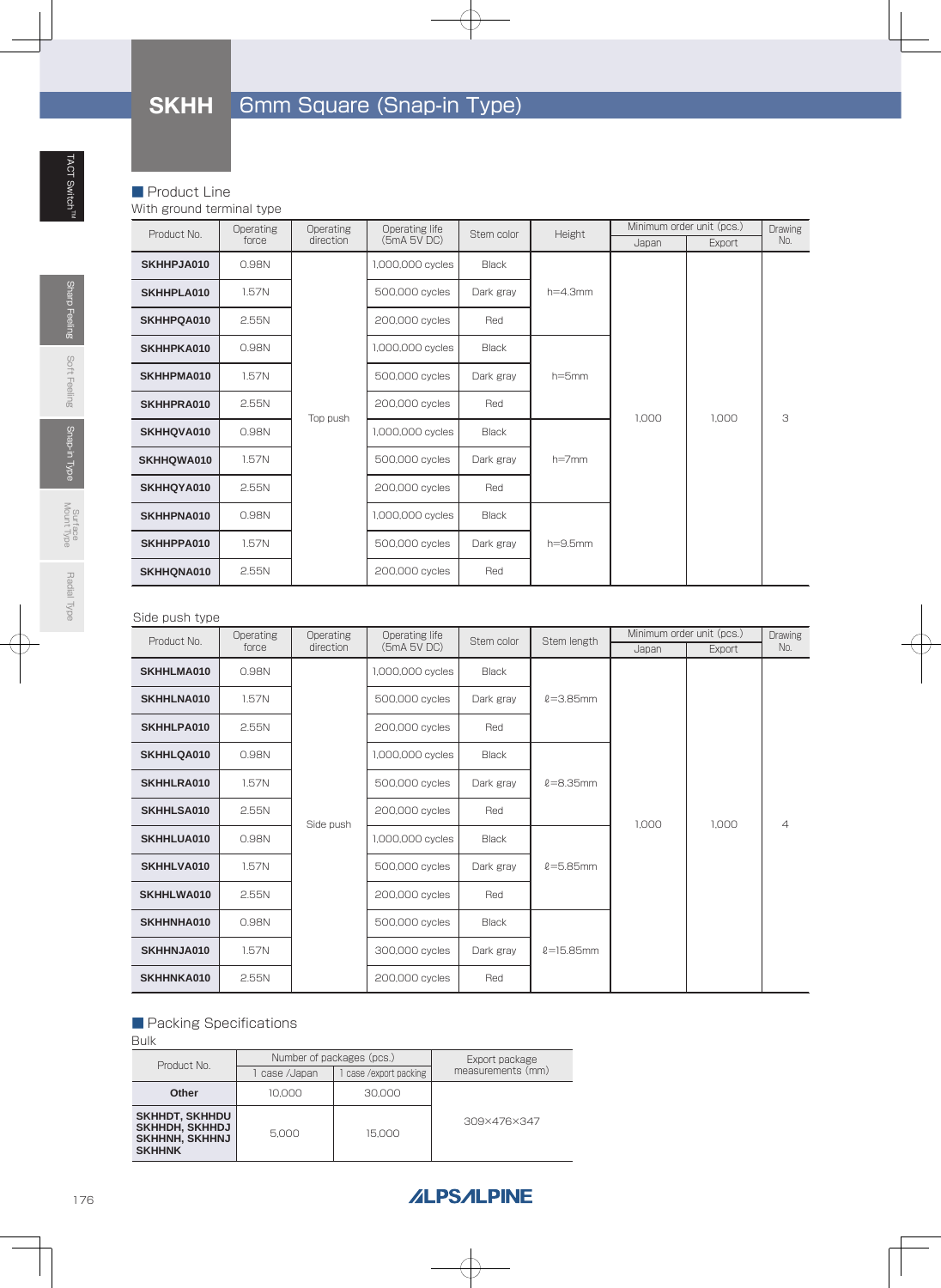

**ALPSALPINE** 

177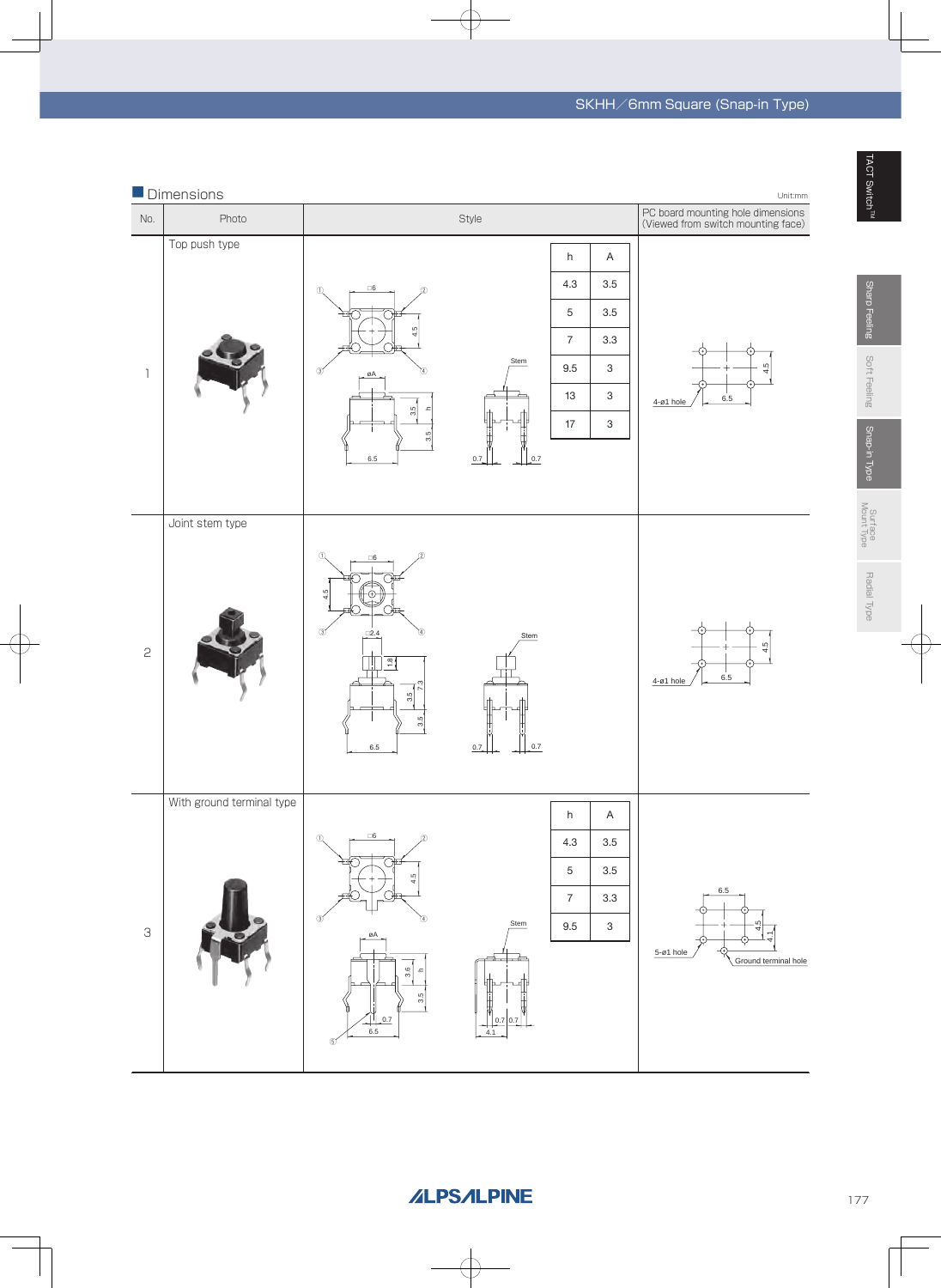### **SKHH** 6mm Square (Snap-in Type)



### Note

Please use 1.6mm thick PC boards.

#### ■ Circuit Diagram



#### **Height with Keytop**



#### ■ Keytop Lineup

| $\blacksquare$ in $\cup$ y to $\upmu$ $\blacksquare$ in ioap |                                |                                                              | Unit:mm                                                                                               |
|--------------------------------------------------------------|--------------------------------|--------------------------------------------------------------|-------------------------------------------------------------------------------------------------------|
| Applicable model                                             | <b>Dimensions</b>              |                                                              | Variety                                                                                               |
|                                                              |                                | Color                                                        | Model                                                                                                 |
| <b>SKHH</b><br>Applicable to joint<br>stem type              | 4<br>S<br>ωj<br>$\frac{8}{21}$ | Red<br><b>Blue</b><br><b>Ivory</b><br><b>Black</b><br>Yellow | <b>SK2AA00410</b><br><b>SK2AA00420</b><br><b>SK2AA00430</b><br><b>SK2AA00440</b><br><b>SK2AA00450</b> |

#### Note

Keytops are not attached to switches on delivery.

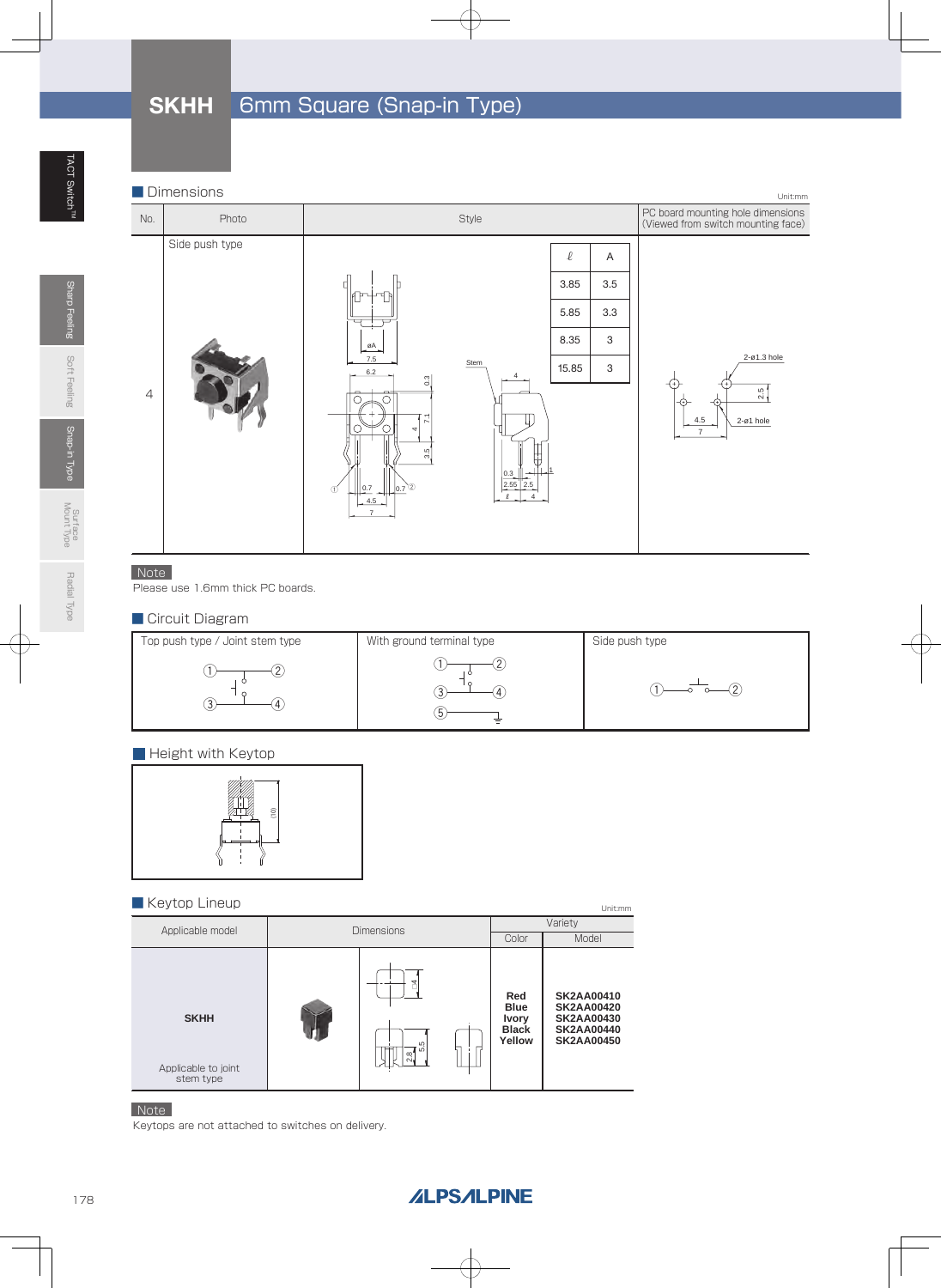## TACT Switch™ List of Varieties

| <b>Type</b>                                                                      |                                                                                                                                                  |             | Sharp Feeling Type                                            |                           |                     |                             |                                    |                                                               |  |  |  |
|----------------------------------------------------------------------------------|--------------------------------------------------------------------------------------------------------------------------------------------------|-------------|---------------------------------------------------------------|---------------------------|---------------------|-----------------------------|------------------------------------|---------------------------------------------------------------|--|--|--|
|                                                                                  |                                                                                                                                                  |             |                                                               |                           | Snap-in             |                             |                                    |                                                               |  |  |  |
|                                                                                  | <b>Series</b>                                                                                                                                    | <b>SKHL</b> | <b>SKHH</b>                                                   | <b>SKHW</b>               | <b>SKQJ</b>         | <b>SKQB</b>                 | <b>SKQE</b>                        | <b>SKHC</b>                                                   |  |  |  |
|                                                                                  | Photo                                                                                                                                            |             |                                                               |                           |                     |                             |                                    |                                                               |  |  |  |
|                                                                                  | Features                                                                                                                                         |             |                                                               |                           |                     |                             | Long-life                          |                                                               |  |  |  |
|                                                                                  | Water-proof                                                                                                                                      |             |                                                               |                           |                     |                             |                                    |                                                               |  |  |  |
|                                                                                  | Dustproof                                                                                                                                        |             |                                                               |                           |                     |                             |                                    |                                                               |  |  |  |
|                                                                                  | IP standard                                                                                                                                      |             |                                                               |                           |                     |                             |                                    |                                                               |  |  |  |
| Operating                                                                        | Top push                                                                                                                                         | $\bullet$   |                                                               | œ                         | O                   | O                           | $\bullet$                          |                                                               |  |  |  |
| direction                                                                        | Side push                                                                                                                                        |             |                                                               |                           |                     |                             |                                    |                                                               |  |  |  |
|                                                                                  | W                                                                                                                                                | 6           |                                                               |                           |                     |                             |                                    |                                                               |  |  |  |
| <b>Dimensions</b><br>(mm)                                                        | $\Box$                                                                                                                                           | 3.5         |                                                               | $\square 6$               | $\Box$ 6.6          | $\Box$ 10                   |                                    | $\Box$ 12                                                     |  |  |  |
|                                                                                  | $\boldsymbol{\mathsf{H}}$                                                                                                                        | 4.3/5       | See the relevant pages for<br>respective product descriptions | 4.3/5                     | 5                   | 5/13/23.2                   |                                    | See the relevant pages for<br>respective product descriptions |  |  |  |
| Operation<br>force<br>coverage                                                   | 1N max.<br>IN to 2N<br>2N to 3N<br>3N to 4N<br>4N to 5N                                                                                          |             |                                                               |                           |                     |                             |                                    |                                                               |  |  |  |
|                                                                                  | Travel (mm)                                                                                                                                      |             | 0.25                                                          | 0.3                       | 0.25                |                             | 0.3                                |                                                               |  |  |  |
|                                                                                  | Ground terminal                                                                                                                                  |             | $\circ$                                                       |                           |                     |                             |                                    |                                                               |  |  |  |
|                                                                                  | Operating temperature range                                                                                                                      |             | $-40^{\circ}$ C to $+90^{\circ}$ C                            |                           | -20℃ to +70℃        |                             | $-40^{\circ}$ C to $+90^{\circ}$ C | $-40^{\circ}\text{C}$ to $+85^{\circ}\text{C}$                |  |  |  |
|                                                                                  | Automotive use                                                                                                                                   |             |                                                               |                           |                     |                             |                                    |                                                               |  |  |  |
|                                                                                  | Life Cycle                                                                                                                                       | 77          | $\mathbf{X}$ 3                                                | $\overline{\bigstar_{2}}$ | $\star$             | $\bigstar_2$                | $\mathbf{x}$                       |                                                               |  |  |  |
|                                                                                  | Rating (max.)<br>(Resistive load)                                                                                                                |             |                                                               |                           | 50mA 12V DC         |                             |                                    |                                                               |  |  |  |
| Electrical                                                                       | Rating (min.)<br>(Resistive load)                                                                                                                |             | $10\mu$ A 1V DC                                               |                           |                     |                             |                                    |                                                               |  |  |  |
| performance                                                                      | Insulation resistance                                                                                                                            |             | 100MΩ min. 100V DC 1min.                                      |                           |                     |                             |                                    |                                                               |  |  |  |
|                                                                                  | Voltage proof                                                                                                                                    |             |                                                               |                           | 250V AC 1min.       |                             |                                    |                                                               |  |  |  |
|                                                                                  | 10 to 55 to 10Hz/min., the amplitude is 1.5mm for all the frequencies,<br>Vibration<br>in the 3 direction of X, Y and Z for 2 hours respectively |             |                                                               |                           |                     |                             |                                    |                                                               |  |  |  |
| Durability<br>Lifetime<br>Shall be in accordance with individual specifications. |                                                                                                                                                  |             |                                                               |                           |                     |                             |                                    |                                                               |  |  |  |
|                                                                                  | Cold                                                                                                                                             |             | $-40^\circ$ C 96h                                             |                           | $-30^{\circ}$ C 96h |                             | $-40^{\circ}$ C 96h                |                                                               |  |  |  |
| Environmental<br>performance                                                     | Dry heat                                                                                                                                         |             | 90°C 96h                                                      |                           | 80°C 96h            |                             | 90°C 96h                           |                                                               |  |  |  |
|                                                                                  | Damp heat                                                                                                                                        |             |                                                               | 60°C, 90 to 95%RH 96h     |                     | 60°C, 90 to 95%RH<br>1,000h |                                    | 60°C, 90 to 95%RH 96h                                         |  |  |  |
|                                                                                  | Page                                                                                                                                             | 173         | 175                                                           | 179                       | 180                 | 182                         | 184                                | 186                                                           |  |  |  |

W: Width. The most outer dimension excluding terminal portion. D : Depth. The most outer dimension excluding terminal portion.<br>H : Height. The minimum dimension if there are variances.

TACT SwitchTM Soldering Conditions・・・・・・・・・・・・・・・・・・・・・・・・・・・・・・・・・・・・・・・・・・・・・・・235 TACT SwitchTM Cautions ・・・・・・・・・・・・・・・・・・・・・・・・・・・・・・・・・・・・・・・・・・・・・・・・・・・・・236

#### **Notes**

1. The automotive operating temperature range to be individually discussed upon request.

2. ● Indicates applicability to all products in the series, while ○ indicates applicability to some products in the series.

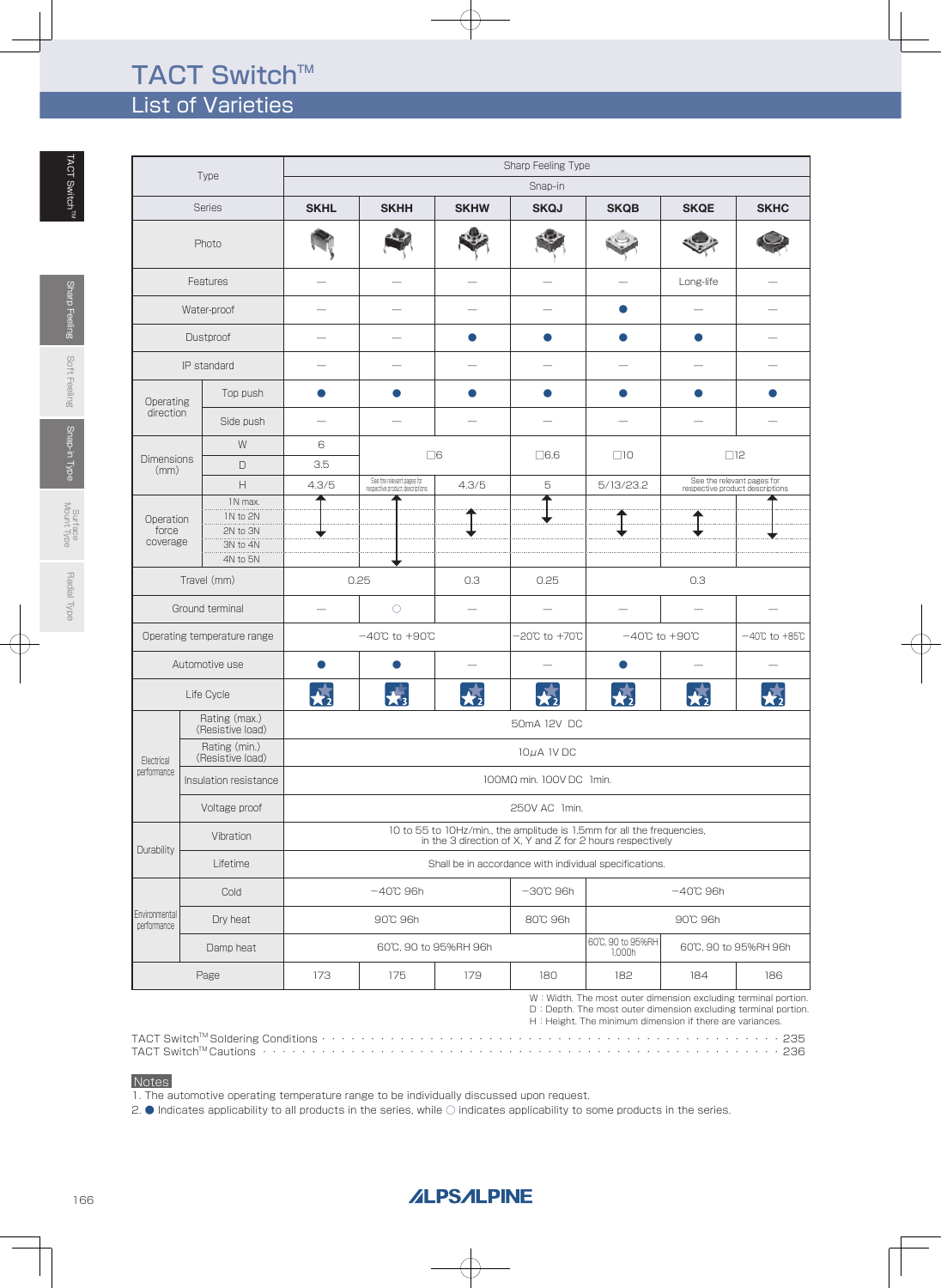|                              |                                   | Sharp Feeling Type        |                                    |                                                                                                                                     |                                    |                                                                                                                                 |  |  |  |  |
|------------------------------|-----------------------------------|---------------------------|------------------------------------|-------------------------------------------------------------------------------------------------------------------------------------|------------------------------------|---------------------------------------------------------------------------------------------------------------------------------|--|--|--|--|
|                              | Type                              |                           |                                    | Snap-in                                                                                                                             |                                    | Radial                                                                                                                          |  |  |  |  |
|                              | <b>Series</b>                     | <b>SKHL</b>               | <b>SKHH</b>                        | <b>SKQJ</b>                                                                                                                         | <b>SKQB</b>                        | <b>SKRC</b>                                                                                                                     |  |  |  |  |
|                              | Photo                             |                           |                                    |                                                                                                                                     |                                    | $a_{\hat{\theta} \hat{\theta}}$                                                                                                 |  |  |  |  |
|                              | Features                          |                           |                                    |                                                                                                                                     |                                    | Round<br>terminal type                                                                                                          |  |  |  |  |
|                              | Water-proof                       |                           |                                    |                                                                                                                                     | œ                                  | O                                                                                                                               |  |  |  |  |
|                              | Dustproof                         |                           |                                    |                                                                                                                                     |                                    |                                                                                                                                 |  |  |  |  |
|                              | IP standard                       |                           |                                    |                                                                                                                                     |                                    |                                                                                                                                 |  |  |  |  |
| Operating                    | Top push                          |                           |                                    |                                                                                                                                     |                                    |                                                                                                                                 |  |  |  |  |
| direction                    | Side push                         | O                         |                                    | ●                                                                                                                                   | $\bullet$                          |                                                                                                                                 |  |  |  |  |
|                              | W                                 | 7.3                       | 7.5                                | 7.5                                                                                                                                 | 11.5                               |                                                                                                                                 |  |  |  |  |
| <b>Dimensions</b><br>(mm)    | $\Box$                            | 7.22                      | 7.85                               | 7.85                                                                                                                                | 11.9                               | $\phi$ <sup>9</sup>                                                                                                             |  |  |  |  |
|                              | $\overline{H}$                    | 4.3                       | 7.4                                | 7.3                                                                                                                                 | 11.3                               | 13                                                                                                                              |  |  |  |  |
|                              | 1N max.                           |                           |                                    |                                                                                                                                     |                                    |                                                                                                                                 |  |  |  |  |
| Operation<br>force           | IN to 2N<br>2N to 3N              |                           |                                    |                                                                                                                                     | ↨                                  |                                                                                                                                 |  |  |  |  |
| coverage                     | 3N to 4N                          |                           |                                    |                                                                                                                                     |                                    |                                                                                                                                 |  |  |  |  |
|                              | 4N to 5N                          |                           |                                    |                                                                                                                                     |                                    |                                                                                                                                 |  |  |  |  |
| Travel (mm)                  |                                   |                           | 0.25                               | 0.3                                                                                                                                 | 0.25                               |                                                                                                                                 |  |  |  |  |
|                              | Ground terminal                   |                           |                                    |                                                                                                                                     |                                    |                                                                                                                                 |  |  |  |  |
|                              | Operating temperature range       |                           | $-40^{\circ}$ C to $+90^{\circ}$ C |                                                                                                                                     | $-40^{\circ}$ C to $+95^{\circ}$ C | $-30^{\circ}$ C to $+85^{\circ}$ C                                                                                              |  |  |  |  |
|                              | Automotive use                    |                           |                                    |                                                                                                                                     |                                    |                                                                                                                                 |  |  |  |  |
|                              | Life Cycle                        | $\overline{\mathbf{X}_2}$ |                                    | $\mathbf{X}_2$                                                                                                                      | 秀                                  |                                                                                                                                 |  |  |  |  |
|                              | Rating (max.)<br>(Resistive load) |                           |                                    | 50mA 12V DC                                                                                                                         |                                    |                                                                                                                                 |  |  |  |  |
| Electrical                   | Rating (min.)<br>(Resistive load) |                           |                                    | $10\mu$ A 1V DC                                                                                                                     |                                    |                                                                                                                                 |  |  |  |  |
| performance                  | Insulation resistance             |                           |                                    | 100MΩ min. 100V DC 1min.                                                                                                            |                                    |                                                                                                                                 |  |  |  |  |
|                              | Voltage proof                     |                           | 250V AC 1min.                      |                                                                                                                                     |                                    |                                                                                                                                 |  |  |  |  |
| Durability                   | Vibration                         |                           |                                    | 10 to 55 to 10Hz/min., the amplitude is 1.5mm for all the frequencies,<br>in the 3 direction of X, Y and Z for 2 hours respectively |                                    |                                                                                                                                 |  |  |  |  |
|                              | Lifetime                          |                           |                                    | Shall be in accordance with individual specifications.                                                                              |                                    |                                                                                                                                 |  |  |  |  |
|                              | Cold                              |                           | $-40^{\circ}$ C 96h                | $-30^{\circ}$ C 96h                                                                                                                 |                                    | $-40^\circ$ C 96h                                                                                                               |  |  |  |  |
| Environmental<br>performance | Dry heat                          |                           | 90°C 96h                           | 80°C 96h                                                                                                                            |                                    | 90°C 96h                                                                                                                        |  |  |  |  |
|                              | Damp heat                         |                           | 60°C, 90 to 95%RH 96h              |                                                                                                                                     |                                    | 60°C, 90 to 95%RH 1,000h                                                                                                        |  |  |  |  |
|                              | Page                              | 173                       | 175                                | 180                                                                                                                                 | 182                                | 228                                                                                                                             |  |  |  |  |
|                              |                                   |                           |                                    |                                                                                                                                     |                                    | W: Width. The most outer dimension excluding terminal portion.<br>D. Depth. The most outer dimension excluding terminal portion |  |  |  |  |

D : Depth. The most outer dimension excluding terminal portion.<br>H : Height. The minimum dimension if there are variances.

TACT SwitchTM Soldering Conditions・・・・・・・・・・・・・・・・・・・・・・・・・・・・・・・・・・・・・・・・・・・・・・・235 TACT SwitchTM Cautions ・・・・・・・・・・・・・・・・・・・・・・・・・・・・・・・・・・・・・・・・・・・・・・・・・・・・・236

#### **Notes**

1. The automotive operating temperature range to be individually discussed upon request.

2. ● Indicates applicability to all products in the series.

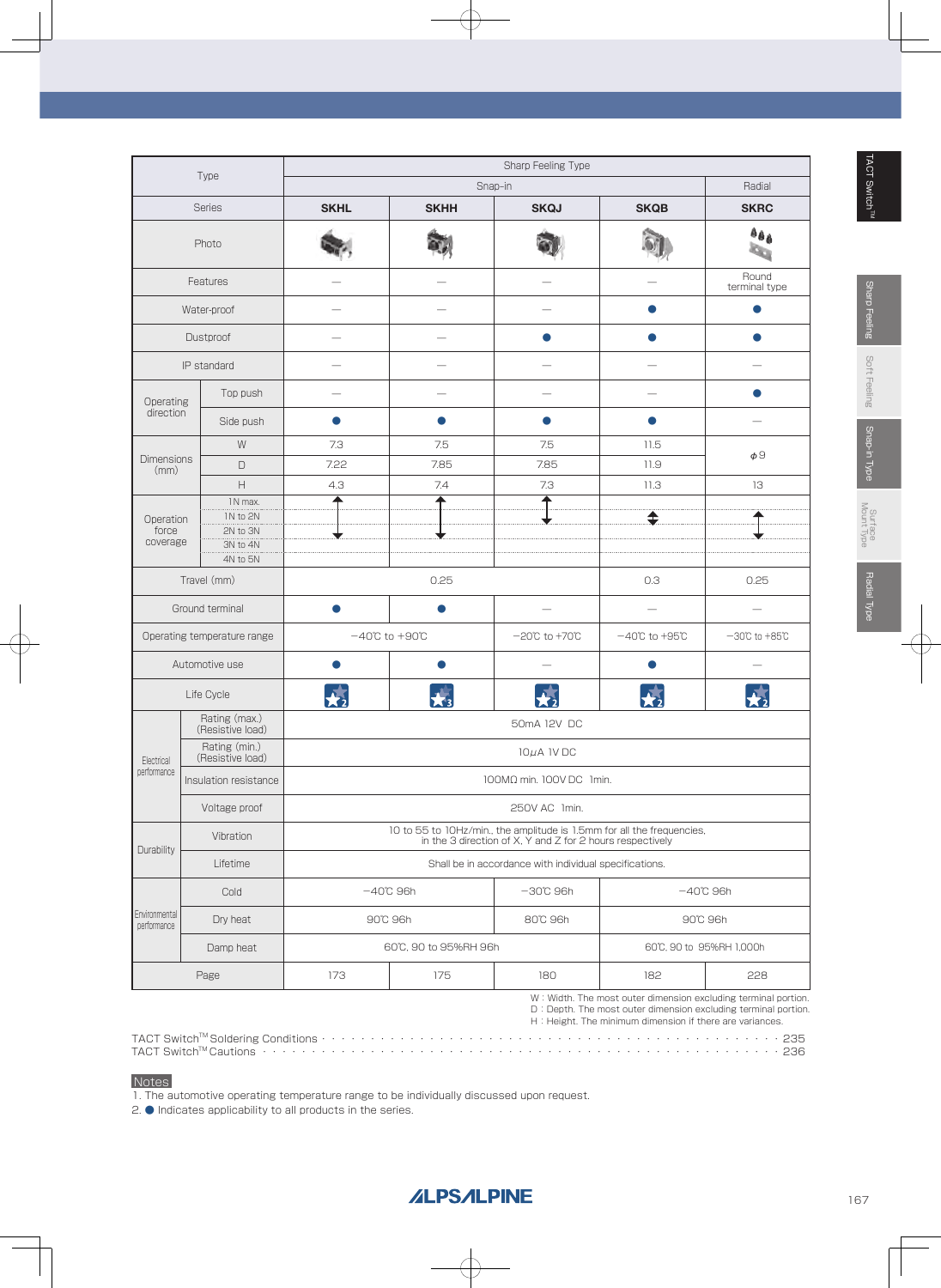Temperature profile ■ Condition for Reflow Available for Surface Mount Type.



#### Notes

- 1. Please confirm the specifications of our product for the detailed condition.
- 2. Soldering conditions differ depending on reflow soldering machines.
- Prior verification of soldering condition is highly recommended.

#### ■ Conditions for Auto-dip

Available for Snap-in Type and Radial Type.

| <b>Items</b>           | Condition                                                           |
|------------------------|---------------------------------------------------------------------|
| Flux built-up          | Mounting surface should not be exposed to flux                      |
| Preheating temperature | Ambient temperature of the soldered surface of PC board. 100°C max. |
| Preheating time        | 60s max                                                             |
| Soldering temperature  | 260°C max.                                                          |
| Duration of immersion  | 5s max.                                                             |
| Number of soldering    | 2times max.                                                         |

#### **SKHH Series**

| <b>Items</b>           | Condition                                                           |
|------------------------|---------------------------------------------------------------------|
| Flux built-up          | Mounting surface should not be exposed to flux                      |
| Preheating temperature | Ambient temperature of the soldered surface of PC board. 110°C max. |
| Preheating time        | 60s<br>max                                                          |
| Soldering temperature  | $260^\circ$ C max.                                                  |
| Duration of immersion  | 5s max.                                                             |
| Number of soldering    | 2times max.                                                         |

#### **SKHL**Top Push Type, **SKQJ Series**

| <b>Items</b>           | Condition                                                           |
|------------------------|---------------------------------------------------------------------|
| Flux built-up          | Mounting surface should not be exposed to flux                      |
| Preheating temperature | Ambient temperature of the soldered surface of PC board. 100°C max. |
| Preheating time        | 45s max                                                             |
| Soldering temperature  | 255℃ max.                                                           |
| Duration of immersion  | 5s max.                                                             |
| Number of soldering    | 2times max.                                                         |

#### **Notes**

1. Prevent flux penetration from the top side of the TACT Switch<sup>TM</sup>.

- 2. Switch terminals and a PC board should not be coated with flux prior to soldering.
- 3. The second soldering should be done after the switch is stable with normal temperature.
- 4. Use the flux with a specific gravity of min 0.81.
- (EC-19S-8 by TAMURA CORPORATION, or equivalents.)

#### ■ Manual Soldering

| <b>Items</b>               | Condition          |
|----------------------------|--------------------|
| Soldering temperature      | $350^\circ$ C max. |
| Duration of soldering      | 3s max.            |
| Capacity of soldering iron | 60W max.           |

#### **SKHH, SKHW Series**

| <b>Items</b>               | Condition          |
|----------------------------|--------------------|
| Soldering temperature      | $360^\circ$ C max. |
| Duration of soldering      | 3s max.            |
| Capacity of soldering iron | 60W max.           |

#### **SKTD, SKTG, SKQJ, SKSN Series**

| <b>Items</b>               | Condition         |
|----------------------------|-------------------|
| Soldering temperature      | $350^\circ$ C max |
| Duration of soldering      | 3s max.           |
| Capacity of soldering iron | 20W max.          |